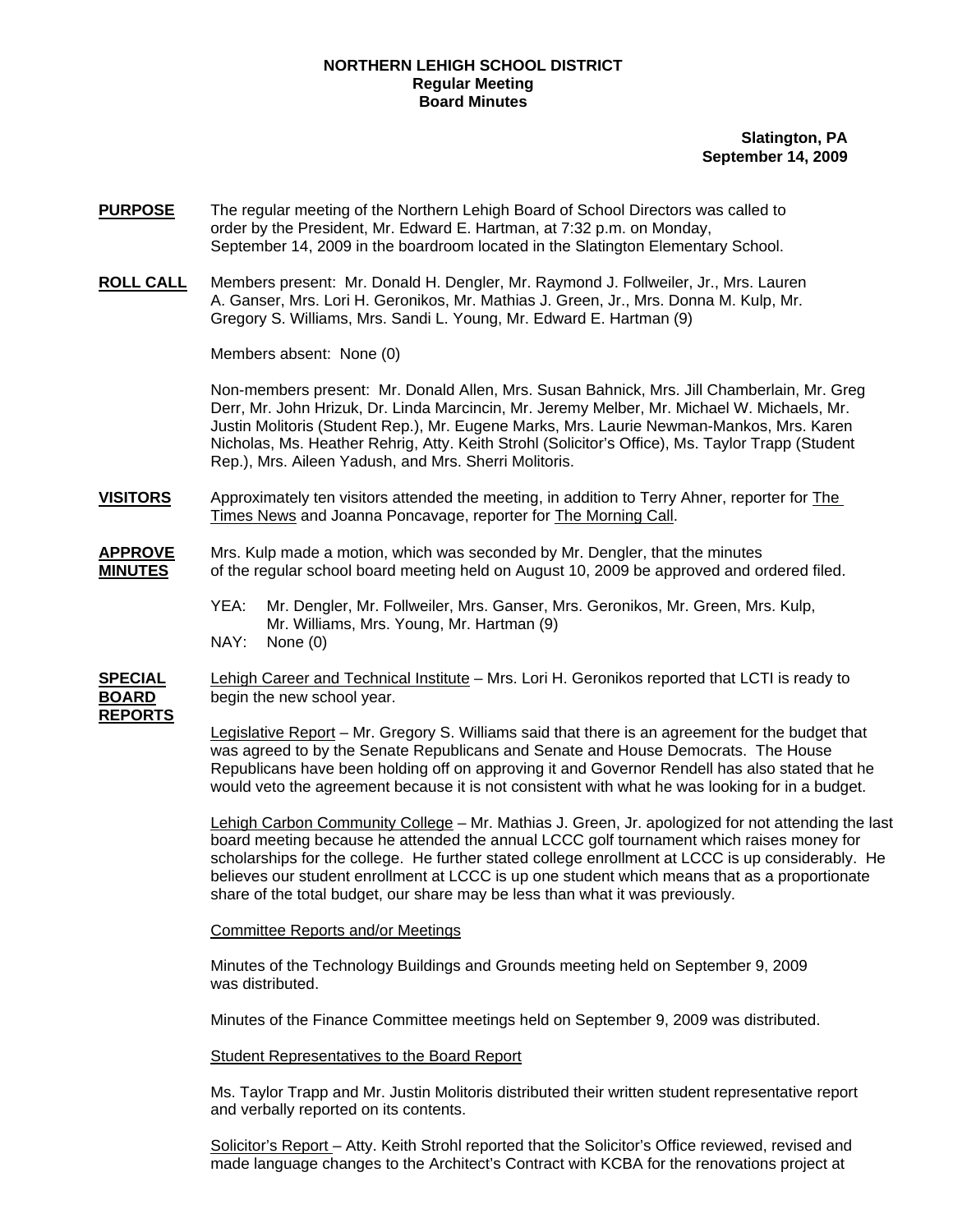|                                                                     | signatures.                                                                                                                                                                                                                                                                                                                                 | Slatington Elementary. The final contract language has been approved and is awaiting                                                                                                                                                                                                                                                                                                                                                                                                                                                                                                                                                                                                                                                                                                                                                                                                                                                                                          |  |
|---------------------------------------------------------------------|---------------------------------------------------------------------------------------------------------------------------------------------------------------------------------------------------------------------------------------------------------------------------------------------------------------------------------------------|-------------------------------------------------------------------------------------------------------------------------------------------------------------------------------------------------------------------------------------------------------------------------------------------------------------------------------------------------------------------------------------------------------------------------------------------------------------------------------------------------------------------------------------------------------------------------------------------------------------------------------------------------------------------------------------------------------------------------------------------------------------------------------------------------------------------------------------------------------------------------------------------------------------------------------------------------------------------------------|--|
| <b>SPECIAL</b><br><b>BOARD</b><br><b>REPORTS</b><br>(cont.)<br>with |                                                                                                                                                                                                                                                                                                                                             | Business Manager's Report – Mr. Jeremy G. Melber stated on the board agenda for approval this<br>evening is bills for payment, per capita abatements, and a resolution from PSBA urging PA<br>General Assembly to approve the 2009-2010 State Budget. Governor Rendell has stated that he<br>will be in favor of using stimulus funds to fund education however, he will not support any further<br>cuts to the Accountability Block Grant, PreK Counts or Science It's Elementary. IDEA ARRA<br>Funds which is the IDEA Special Education Stimulus Funds are being released this month. This<br>will be two years of extra funding which will be used for 2 elementary school Behavioral<br>Interventionists and the rest of the money will be used to offset IU costs. He further stated that<br>no objections from the board he will begin setting up meetings with Les Bear within the next moth<br>to discuss funding for the Slatington Elementary Renovations Project. |  |
|                                                                     | Superintendent's Report - Mr. Michael W. Michaels                                                                                                                                                                                                                                                                                           |                                                                                                                                                                                                                                                                                                                                                                                                                                                                                                                                                                                                                                                                                                                                                                                                                                                                                                                                                                               |  |
|                                                                     | Atty. Keith Strohl swore in new Student Representative to the Board, Justin Molitoris.                                                                                                                                                                                                                                                      |                                                                                                                                                                                                                                                                                                                                                                                                                                                                                                                                                                                                                                                                                                                                                                                                                                                                                                                                                                               |  |
|                                                                     | Mr. Michaels thanked everyone for the well wishes he received during his recovery process. He<br>further thanked the administrative team for the work they did why he was recovering. He thanked<br>Mr. Derr and the custodial/maintenance staff for the excellent condition of the district buildings for<br>the start of the school year. |                                                                                                                                                                                                                                                                                                                                                                                                                                                                                                                                                                                                                                                                                                                                                                                                                                                                                                                                                                               |  |
|                                                                     | Mr. Michaels stated that the next school board meeting will be held at 7:30 PM in the LCTI JOC<br>Board Room.                                                                                                                                                                                                                               |                                                                                                                                                                                                                                                                                                                                                                                                                                                                                                                                                                                                                                                                                                                                                                                                                                                                                                                                                                               |  |
|                                                                     | The Third Day Enrollment Report was distributed to all board members. The numbers do not<br>reflect our Head Start Pre Kindergarten students because the state does not have a budget<br>passed and the class has not started.                                                                                                              |                                                                                                                                                                                                                                                                                                                                                                                                                                                                                                                                                                                                                                                                                                                                                                                                                                                                                                                                                                               |  |
|                                                                     | Mr. Hartman recognized and presented a gift to the following individuals who retired from<br>Northern Lehigh School District: Mrs. Ellen Drake, Mr. Stephen Drake, Mrs. Lynne Fedorcha and<br>Mr. David Humenik.                                                                                                                            |                                                                                                                                                                                                                                                                                                                                                                                                                                                                                                                                                                                                                                                                                                                                                                                                                                                                                                                                                                               |  |
|                                                                     | Mr. Michaels presented books to both elementary buildings for their library. Slatington<br>Elementary received "The Three Questions" by John J. Muth and Peters Elementary received<br>"Here We Go Steelers, Here We Go" by Amiee Aryal.                                                                                                    |                                                                                                                                                                                                                                                                                                                                                                                                                                                                                                                                                                                                                                                                                                                                                                                                                                                                                                                                                                               |  |
|                                                                     | Mr. Michaels stated that the board was in executive session prior to tonight's regular school<br>board meeting to discuss legal matters and negotiations.                                                                                                                                                                                   |                                                                                                                                                                                                                                                                                                                                                                                                                                                                                                                                                                                                                                                                                                                                                                                                                                                                                                                                                                               |  |
|                                                                     | Mr. Michaels introduced Mr. Eugene Marks our new school psychologist.                                                                                                                                                                                                                                                                       |                                                                                                                                                                                                                                                                                                                                                                                                                                                                                                                                                                                                                                                                                                                                                                                                                                                                                                                                                                               |  |
| <b>PERSONNEL</b>                                                    | Mr. Dengler made a motion, which was seconded by Mrs. Kulp, that the Board of Education<br>approves the following personnel items:                                                                                                                                                                                                          |                                                                                                                                                                                                                                                                                                                                                                                                                                                                                                                                                                                                                                                                                                                                                                                                                                                                                                                                                                               |  |
| Appointments<br>Instructional                                       | Everly Hogge<br>Assignment:                                                                                                                                                                                                                                                                                                                 | <b>Temporary Professional Employee</b><br>Slatington Elementary Special Education Teacher,<br>replacing Amanda Bashore who was administratively<br>transferred to Peters Elementary                                                                                                                                                                                                                                                                                                                                                                                                                                                                                                                                                                                                                                                                                                                                                                                           |  |
|                                                                     | Salary:                                                                                                                                                                                                                                                                                                                                     | \$41,500 (Step 1 Bachelors on the 2009-2010 CBA                                                                                                                                                                                                                                                                                                                                                                                                                                                                                                                                                                                                                                                                                                                                                                                                                                                                                                                               |  |
|                                                                     | Effective:                                                                                                                                                                                                                                                                                                                                  | Salary Schedule)<br>August 31, 2009                                                                                                                                                                                                                                                                                                                                                                                                                                                                                                                                                                                                                                                                                                                                                                                                                                                                                                                                           |  |
| Resignation/<br>Retirement<br>L. Newman-<br>Mankos                  |                                                                                                                                                                                                                                                                                                                                             | Accept the resignation of Laurie Newman-Mankos from her position as Director of Special<br>Education, effective October 17, 2009 or as soon as a replacement can be found. Mrs.<br>Newman-Mankos has accepted a position with Carbon Lehigh Intermediate Unit.                                                                                                                                                                                                                                                                                                                                                                                                                                                                                                                                                                                                                                                                                                                |  |
| D. Wehr                                                             |                                                                                                                                                                                                                                                                                                                                             | Accept the resignation of Dawn Wehr from her position as High School Special Education                                                                                                                                                                                                                                                                                                                                                                                                                                                                                                                                                                                                                                                                                                                                                                                                                                                                                        |  |

Aide and Student Council Advisor, effective immediately.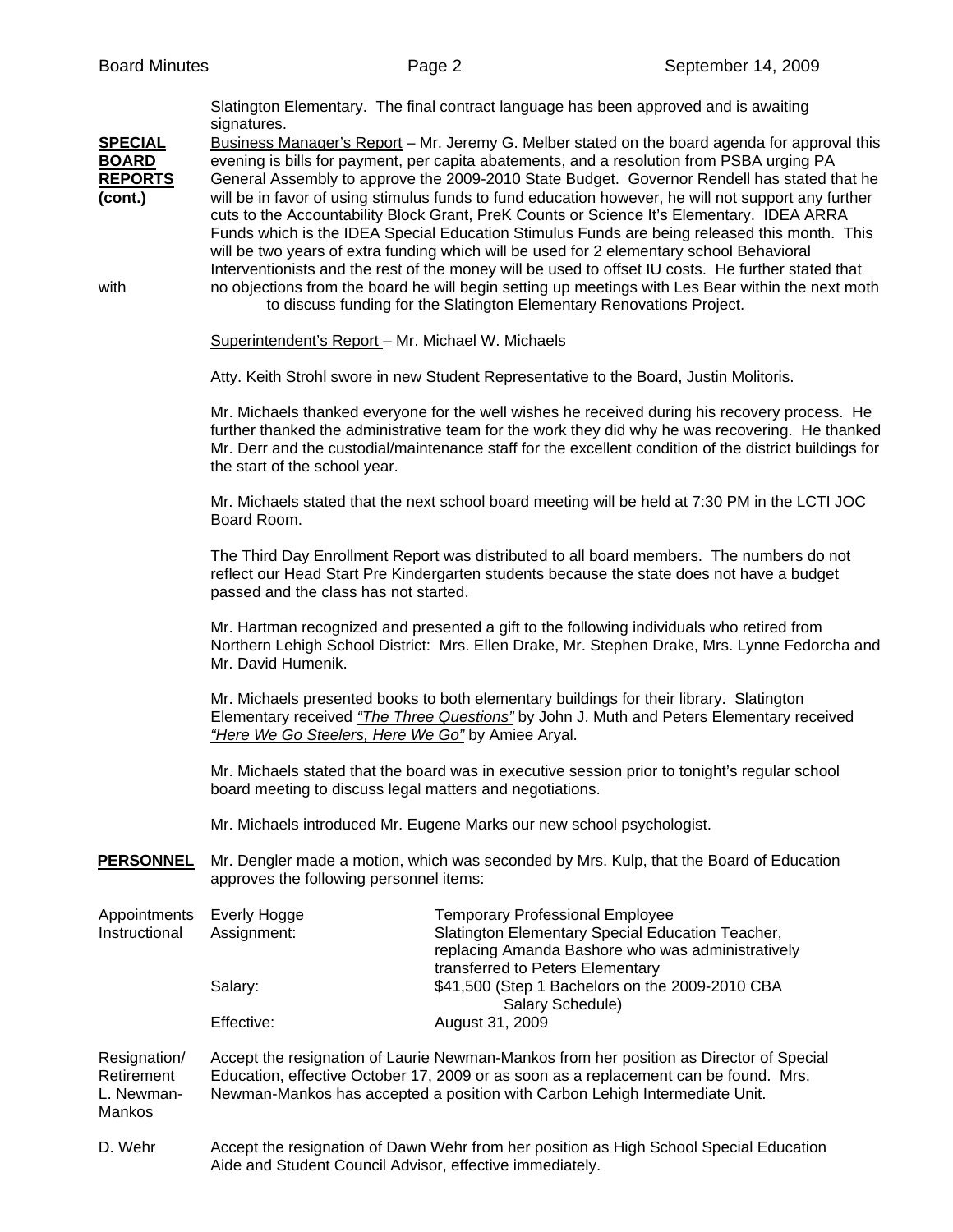T. Corcoran Accept the resignation of Theresa Corcoran from her position as Slatington Elementary Instructional Aide, effective immediately.

| <b>PERSONNEL</b><br>(cont.)<br>Co-Curricular<br>Appointments<br>2009-2010<br>\$2,678.98 | Renee Evans<br>Charles Weigold, III<br>Charles Weigold, III                                                                                                                                                                                                                                                                                                                                                        | High School Student Council Advisor<br>Senior Class Play Director<br><b>Musical Director</b>                                                                                                                                                                                                                                                                                     | \$2,006.53<br>\$1,423.95 |  |
|-----------------------------------------------------------------------------------------|--------------------------------------------------------------------------------------------------------------------------------------------------------------------------------------------------------------------------------------------------------------------------------------------------------------------------------------------------------------------------------------------------------------------|----------------------------------------------------------------------------------------------------------------------------------------------------------------------------------------------------------------------------------------------------------------------------------------------------------------------------------------------------------------------------------|--------------------------|--|
| Salary<br>Adjustments<br>Superintendent                                                 | Approve a salary percentage increase of 3.5% for the superintendent, retroactive to<br>July 1, 2009                                                                                                                                                                                                                                                                                                                |                                                                                                                                                                                                                                                                                                                                                                                  |                          |  |
|                                                                                         | 2010 school year:                                                                                                                                                                                                                                                                                                                                                                                                  | Acknowledge the following teacher who has completed the requirements per the<br>Collective Bargaining Agreement that would entitle her to a salary increase for the 2009-                                                                                                                                                                                                        |                          |  |
|                                                                                         | Kimberly Jones<br>From:<br>To:                                                                                                                                                                                                                                                                                                                                                                                     | Step 4B+24<br>Step 4M                                                                                                                                                                                                                                                                                                                                                            |                          |  |
| Unpaid<br>Leaves Of<br>Absence                                                          | the unpaid leave for medical reasons.                                                                                                                                                                                                                                                                                                                                                                              | Approve the request of Gloria Kern, High School Special Education Aide, to take an unpaid leave<br>of absence from August 31, 2009 until, on or about, September 25, 2009. She is requesting                                                                                                                                                                                     |                          |  |
| She is                                                                                  |                                                                                                                                                                                                                                                                                                                                                                                                                    | Approve the request of Nancy DeFrain, Middle School Special Education Aide, to take an<br>unpaid leave of absence from August 31, 2009 until, on or about, January 4, 2010.<br>requesting the unpaid leave for medical reasons.                                                                                                                                                  |                          |  |
|                                                                                         |                                                                                                                                                                                                                                                                                                                                                                                                                    | Approve the request of Tara Hengst, Slatington Elementary Special Education Aide, to take an<br>unpaid leave of absence from October 27, 2009 until, on or about, January 4, 2010. She is<br>requesting the unpaid leave for medical reasons.                                                                                                                                    |                          |  |
| Game<br>Workers<br>2009-2010                                                            | Approve the following list of people as Game Workers for the 2009-2010 school year. Game<br>Workers consist of ticket sellers and takers, game announcers, scoreboard operators, timers,<br>field judges, scorekeepers. Rate of pay is consistent with the rates approved on the 2009-<br>2010 Supplementary Personnel Salary Schedule.                                                                            |                                                                                                                                                                                                                                                                                                                                                                                  |                          |  |
|                                                                                         | <b>Michael Anderson</b><br>Frank Carazo<br>John DeFrain<br>Rhonda Frantz<br>Marshelle George<br><b>Scott Gerould</b><br>Barry Herman<br><b>Steve Hluschak</b><br>Dick Jones<br>Mark Lavine<br>Andrew Lynn<br>Larry Meixsell<br><b>Thomas Mertus</b><br><b>Jim Nonnemaker</b><br>Dave Oertner<br>Erv Prutzman<br>Dennis Rehrig<br>Dylan Sapir<br>Bobbi Shupp<br><b>Toni Snyder</b><br>Ryan VanNorman*<br>Jim Yadush | Dan Blazosky<br>Eric DeAntonis<br>Scott DeLong<br>Deb Frohnheiser<br>Shawn Green<br><b>Chad Henritzy</b><br><b>Bobby Herzog</b><br>Mike Hofmann<br>Greg King<br>Mike Lehtonen<br><b>Steve Martinez</b><br>Mike Mengel<br><b>Sherri Molitoris</b><br>Kathy Nowlin<br><b>Rich Oertner</b><br>Michelle Raber<br>Nancy Rehrig<br>Paula Seiler<br>Dick Snell<br>Joe Tout<br>Dawn Wehr |                          |  |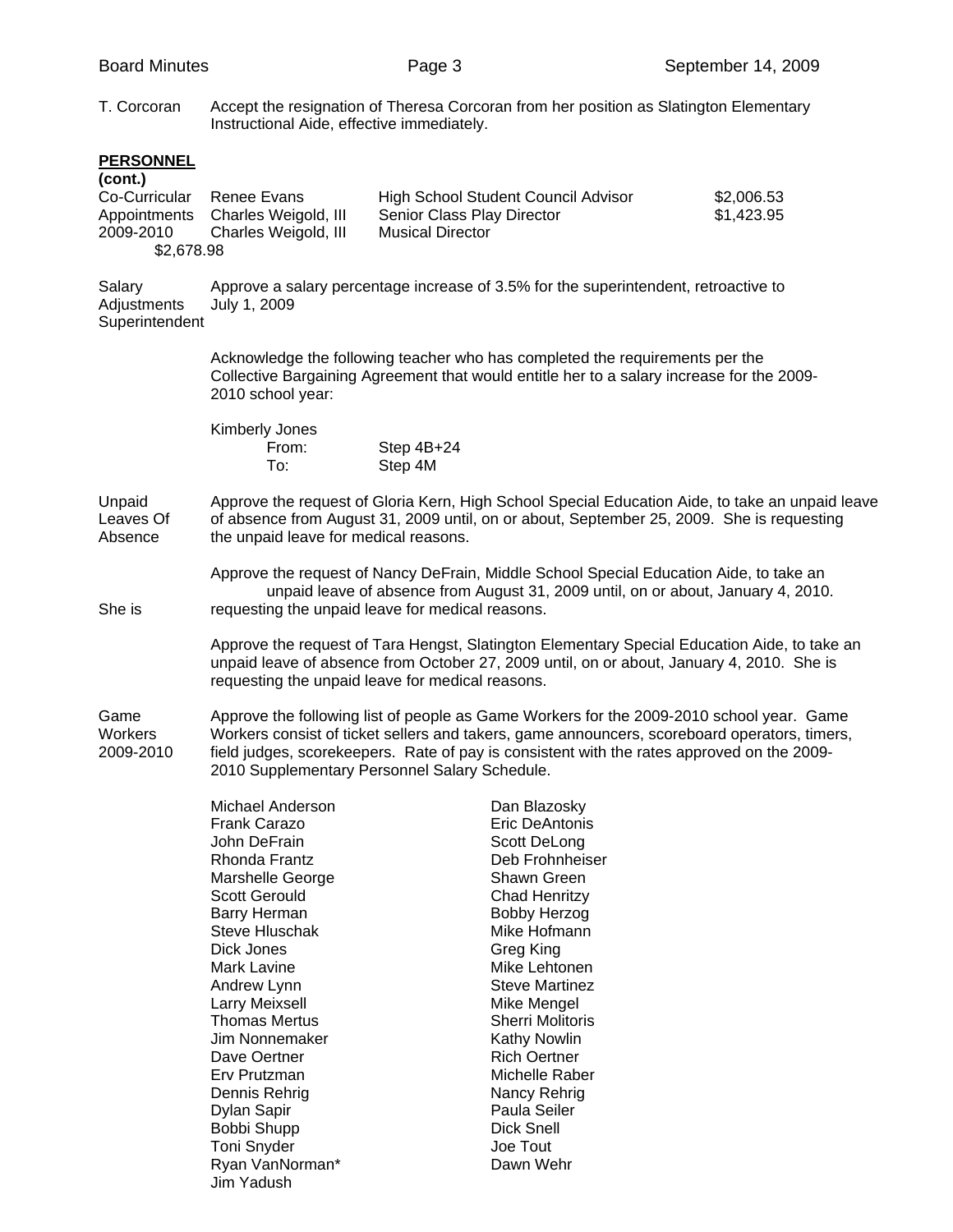## **\*Pending Verification of Missing Documents**

| <b>PERSONNEL</b>                       |                                                                                                                                                                                                                                                                                                                                                                                                                                                                                                                                                                                                                                                                                                                                                        |
|----------------------------------------|--------------------------------------------------------------------------------------------------------------------------------------------------------------------------------------------------------------------------------------------------------------------------------------------------------------------------------------------------------------------------------------------------------------------------------------------------------------------------------------------------------------------------------------------------------------------------------------------------------------------------------------------------------------------------------------------------------------------------------------------------------|
| (cont.)<br>Substitute<br>Instructional | Approve the following substitute teachers for the 2009-2010 school year at the 2009-2010<br>substitute teacher rates as approved on the Supplementary Personnel Salary Schedule:                                                                                                                                                                                                                                                                                                                                                                                                                                                                                                                                                                       |
|                                        | Ralph Andrews - Elementary<br>Amanda Bankos - Secondary English<br>Andrew Drake - Social Studies<br>Amberly Drey - Elementary Education<br>Stephen Reimert - Social Studies<br>Elizabeth Wehr - Secondary Guidance Counselor<br>Kathryn McKeon - CLIU Guest Teacher<br>Seth McLaughlin - CLIU Guest Teacher<br>Michele Nesfeder - CLIU Guest Teacher<br>Nancy Ord - CLIU Guest Teacher<br>Patricia Passick - CLIU Guest Teacher<br>Dennis Pearson - CLIU Guest Teacher<br>Eveline Roberts - CLIU Guest Teacher<br>Michael Roth - CLIU Guest Teacher<br>Richard Rupnik - CLIU Guest Teacher<br>Keith Strohl - CLIU Guest Teacher<br>Alicia Trinkle - CLIU Guest Teacher<br>Ann Zullo - CLIU Guest Teacher<br>*Pending Verification of Missing Documents |
| Non-<br>Instructional<br>Aides         | Approve the following individuals as substitute secretaries/aides for the 2009-2010 school year at<br>the 2009-2010 substitute rate as approved on the Supplementary Personnel Salary Schedule:                                                                                                                                                                                                                                                                                                                                                                                                                                                                                                                                                        |
|                                        | <b>Rachael Gruber</b><br>Patricia Ingles<br>Corrine Hoffman<br>Kathryn Hunsicker*<br>*Pending Verification of Missing Documents                                                                                                                                                                                                                                                                                                                                                                                                                                                                                                                                                                                                                        |
| Cafeteria                              | Approve the following individuals as substitute cafeteria workers for the 2009-2010 school year at<br>the 2009-2010 substitute rate as approved on the Supplementary Personnel Salary                                                                                                                                                                                                                                                                                                                                                                                                                                                                                                                                                                  |
| Schedule:                              |                                                                                                                                                                                                                                                                                                                                                                                                                                                                                                                                                                                                                                                                                                                                                        |
|                                        | <b>Geraldine Schafer</b><br>Corinne Hoffman<br>Kathryn Hunsicker*<br>*Pending Verification of Missing Documents                                                                                                                                                                                                                                                                                                                                                                                                                                                                                                                                                                                                                                        |
| Custodians                             | Approve the following individual as a substitute custodian for the 2009-2010 school year at the<br>2009-2010 substitute rate as approved on the Supplementary Personnel Salary Schedule:                                                                                                                                                                                                                                                                                                                                                                                                                                                                                                                                                               |
|                                        | <b>Steven Andrews</b><br><b>Wendy Green</b><br>Kathryn Hunsicker*<br>*Pending Verification of Missing Documents                                                                                                                                                                                                                                                                                                                                                                                                                                                                                                                                                                                                                                        |
|                                        | YEA:<br>Mr. Dengler, Mr. Follweiler, Mrs. Ganser, Mrs. Geronikos, Mr. Green, Mrs. Kulp,<br>Mr. Williams, Mrs. Young, Mr. Hartman (9)<br>NAY:<br>None $(0)$                                                                                                                                                                                                                                                                                                                                                                                                                                                                                                                                                                                             |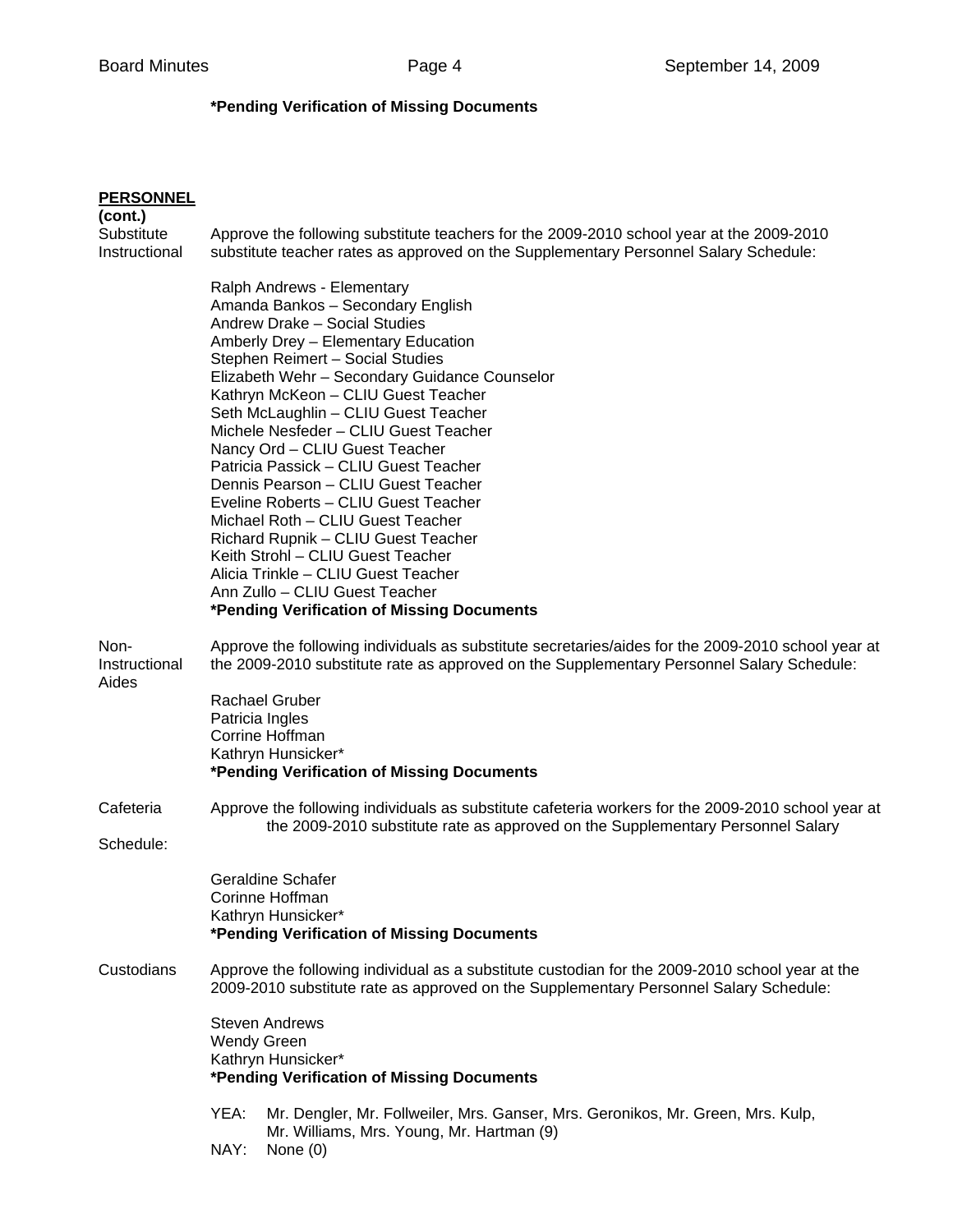| <b>Board Minutes</b>                                               |                                                                                                                                               | Page 5                                                                                                                                                                                                                                                                                             | September 14, 2009 |
|--------------------------------------------------------------------|-----------------------------------------------------------------------------------------------------------------------------------------------|----------------------------------------------------------------------------------------------------------------------------------------------------------------------------------------------------------------------------------------------------------------------------------------------------|--------------------|
| <b>POLICY</b>                                                      | approves the following policy items:                                                                                                          | Mrs. Ganser made a motion, which was seconded by Mr. Follweiler, that the Board of Education                                                                                                                                                                                                       |                    |
| Special<br>Education<br>Agreement<br><b>NWLSD</b><br><b>POLICY</b> | September 8, 2009 through June 14, 2010.                                                                                                      | Approve to authorize proper officials to enter into an agreement for one Northern Lehigh School<br>District special education student to attend Northwestern Lehigh School District in accordance<br>with the promises and covenants contained in the agreement. This agreement is effective       |                    |
| (cont.)<br><b>Field Trip</b>                                       | October 8, 2008 - Funded by CLIU #21                                                                                                          | Gifted Support Students - Slatington Elementary School Grades 5 & 6 - PA Renaissance Faire -                                                                                                                                                                                                       |                    |
| Homebound<br>Instruction                                           | continuing to approximately December 31, 2009                                                                                                 | It is recommended that he Board of Education grant homebound instruction for a 1 <sup>st</sup> grade<br>student, Student No. 2190017, for five hours per week, effective September 8, 2009 and                                                                                                     |                    |
| student,<br>continuing for an                                      |                                                                                                                                               | It is recommended that he Board of Education grant homebound instruction for 10 <sup>th</sup> grade<br>Student No. 1290039, for five hours per week, effective September 8, 2009 and<br>indefinite amount of time.                                                                                 |                    |
|                                                                    | YEA:<br>NAY:<br>None $(0)$                                                                                                                    | Mr. Dengler, Mr. Follweiler, Mrs. Ganser, Mrs. Geronikos, Mr. Green, Mrs. Kulp,<br>Mr. Williams, Mrs. Young, Mr. Hartman (9)                                                                                                                                                                       |                    |
| <b>CURRIC-</b><br><b>ULUM AN</b><br><b>INSTRUC-</b><br><b>TION</b> | approves the following curriculum and instruction items:                                                                                      | Mr. Dengler made a motion, which was seconded by Mr. Green, that the Board of Education                                                                                                                                                                                                            |                    |
| Health<br>eTools<br>Agreement                                      |                                                                                                                                               | Approve administration to continue an agreement with Highmark for Health eTools for Schools<br>from September 1, 2009 until August 31, 2013. There is no cost to the district.                                                                                                                     |                    |
| LV Drug<br>and Alcohol<br><b>Teams Intake Unit</b>                 |                                                                                                                                               | Approve to authorize the superintendent to execute a letter of agreement for the 2009-2010<br>academic year with the Lehigh Valley Drug & Alcohol Intake Unit. The Student Assistance<br>in our school district will use these services.                                                           |                    |
| Educare's<br>Licensed<br>Academic<br>School<br>Agreement           | year.                                                                                                                                         | Approve to authorize proper officials to enter into an agreement between the Northern Lehigh<br>School District and Educare's Licensed Private Academic School for the purpose of furnishing<br>educational services for disruptive and special education students for the 2009- 2010 school       |                    |
| <b>BHA</b><br>Licensed<br>Academic<br>School<br>Agreement          | 2009-2010 school year.                                                                                                                        | Approve to authorize proper officials to enter into an agreement between the Northern Lehigh<br>School District and Behavioral Health Associates Inc. Licensed Private Academic School for the<br>purpose of furnishing educational services for disruptive and special education students for the |                    |
| Induction<br>Program                                               | Approve the following teacher as a helping teacher in the Northern Lehigh School District<br>Induction Program for the 2009-2010 school year: |                                                                                                                                                                                                                                                                                                    |                    |
|                                                                    | <b>Helping Teacher</b>                                                                                                                        | Inductee                                                                                                                                                                                                                                                                                           | Stipend            |
|                                                                    | Theresa Lobach                                                                                                                                | Everly Hogge                                                                                                                                                                                                                                                                                       | \$750.00           |
|                                                                    | YEA:<br>NAY:<br>None (0)                                                                                                                      | Mr. Dengler, Mr. Follweiler, Mrs. Ganser, Mrs. Geronikos, Mr. Green, Mrs. Kulp,<br>Mr. Williams, Mrs. Young, Mr. Hartman (9)                                                                                                                                                                       |                    |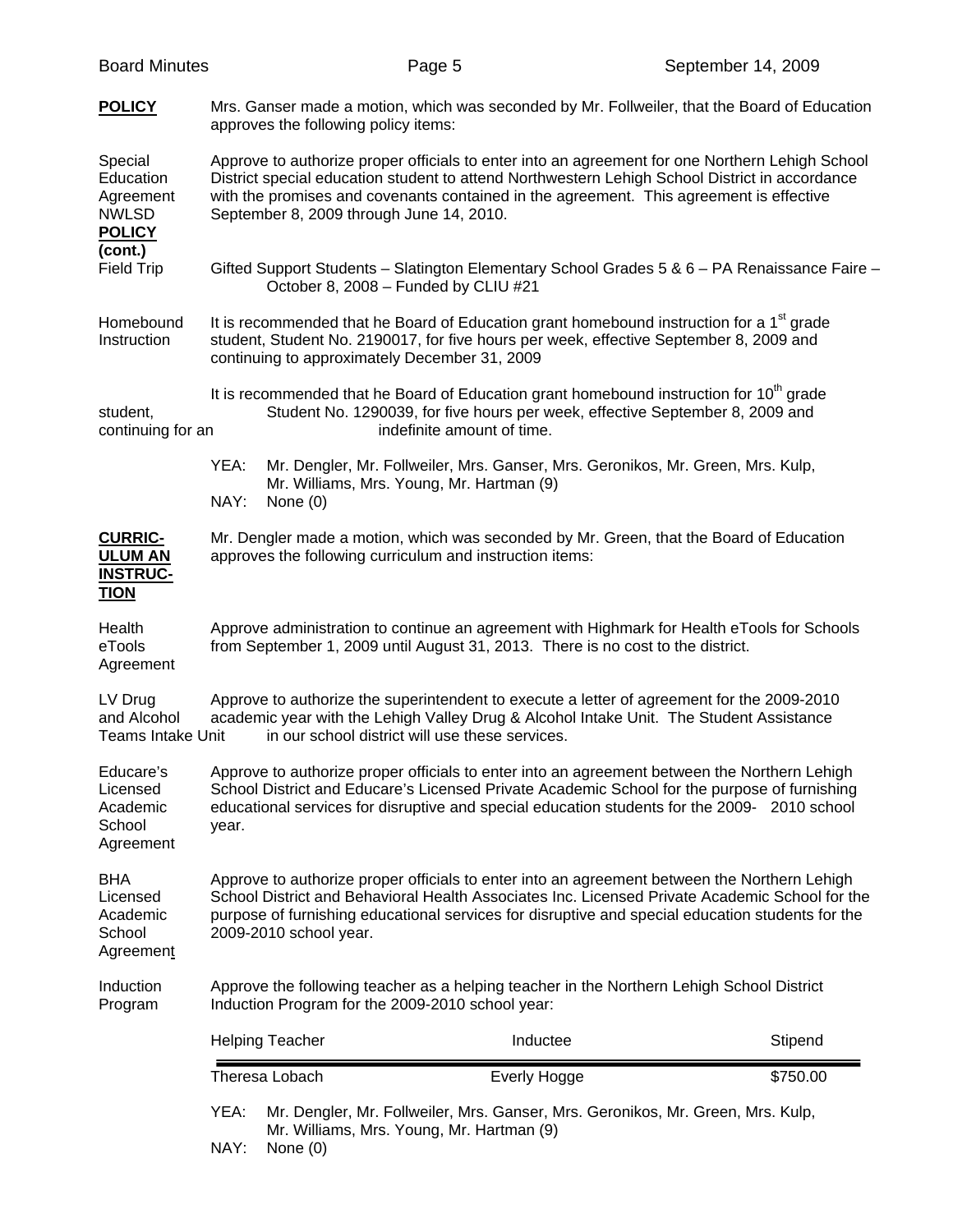| OLD<br><b>BUSINESS</b><br>steamer that<br>\$13,457.00. The | Mr. Derr addressed the board concerning the fencing around the field hockey field at Center<br>Street and Bulldog Lane and the field issues next year with the girl's soccer moving to the fall<br>season. He further addressed the board concerning planning meeting dates for the Slatington<br>Elementary Renovations Project. The dates will be posted on the district web site inviting<br>community members to attend the planning meetings. Lastly, he talked about the<br>was not working at Peters Elementary School. Cost for replacing the unit is<br>company is recommending that the unit should actually be replaced. |
|------------------------------------------------------------|-------------------------------------------------------------------------------------------------------------------------------------------------------------------------------------------------------------------------------------------------------------------------------------------------------------------------------------------------------------------------------------------------------------------------------------------------------------------------------------------------------------------------------------------------------------------------------------------------------------------------------------|
| <b>OLD</b><br><b>BUSINESS</b><br>(cont.)                   | Mr. Follweiler talked about the sound system at the stadium. He stated that the system is not<br>functioning and needs to be replaced. Mr. Derr stated that the speakers are being repositioned<br>and the volume is being adjusted to see if this fixes the problem.                                                                                                                                                                                                                                                                                                                                                               |
| <b>NEW</b><br><b>BUSINESS</b>                              | Mr. Green made a motion, which was seconded by Mrs. Ganser, that the Board of Education<br>approves the following new business item:                                                                                                                                                                                                                                                                                                                                                                                                                                                                                                |
| Summary<br><b>Offenses</b>                                 | Approve to designate and authorize the following administrators to sign summary offense notices<br>for district students for the 2009-2010 school year:                                                                                                                                                                                                                                                                                                                                                                                                                                                                             |
|                                                            | Mr. Paul Rearden, Jr. - Peters Elementary School Principal<br>Dr. Linda Marcincin - Slatington Elementary School Principal<br>Mrs. Jill Chamberlain - Middle School Principal<br>Mrs. Aileen Yadush - High School Principal<br>Mr. Donald Allen - High School Assistant Principal                                                                                                                                                                                                                                                                                                                                                   |
|                                                            | YEA:<br>Mr. Dengler, Mr. Follweiler, Mrs. Ganser, Mrs. Geronikos, Mr. Green, Mrs. Kulp,<br>Mr. Williams, Mrs. Young, Mr. Hartman (9)<br>NAY:<br>None $(0)$                                                                                                                                                                                                                                                                                                                                                                                                                                                                          |
| Addendum<br>Superinten-<br>dent's Contract                 | Mrs. Lauren Ganser, made a motion, which was seconded by Mr. Dengler, that the Board of<br>Education approves the addendum to the Superintendent's contract, as presented.                                                                                                                                                                                                                                                                                                                                                                                                                                                          |
|                                                            | Mr. Green stated that he was not present at the last meeting when this was discussed. He also<br>did not have time to study and review the contract so he wishes to abstain from the vote.                                                                                                                                                                                                                                                                                                                                                                                                                                          |
|                                                            | <b>ROLL CALL:</b><br>YEA:<br>Mr. Dengler, Mr. Follweiler, Mrs. Ganser, Mrs. Geronikos, Mrs. Kulp,<br>Mr. Williams, Mrs. Young, Mr. Hartman (8)<br>NAY:<br>None $(0)$<br>ABSTAIN: Mr. Green (1)<br>Motion carried.                                                                                                                                                                                                                                                                                                                                                                                                                   |
| <b>FINANCIAL</b>                                           | Mrs. Ganser made a motion, which was seconded by Mrs. Kulp, that the Board of Education<br>approves the following financial items:                                                                                                                                                                                                                                                                                                                                                                                                                                                                                                  |
| List of<br><b>Bills</b>                                    | Approve the Following List of Bills:<br>General Fund month of August<br>Capital Projects month of August<br>Cafeteria Fund month of August<br>Athletic Fund month of August                                                                                                                                                                                                                                                                                                                                                                                                                                                         |
| Financial<br>Reports                                       | Approve the Following Financial Reports:<br>NLMS Student Activities Account months of July and August<br>NLHS Student Activities for the month of July                                                                                                                                                                                                                                                                                                                                                                                                                                                                              |
| Per Capita<br>Abatements/<br>Exonerations                  | Approve abatement/exoneration requests of per capita taxes, for the residents that fall within the<br>guidelines, as presented.                                                                                                                                                                                                                                                                                                                                                                                                                                                                                                     |
| <b>MS Breakfast</b><br>Program<br>is                       | Approve a breakfast program at the middle school beginning with the 2009-2010 school year.<br>Price is \$1.25 per breakfast and reduced cost is \$.30. National School Lunch Program Subsidy<br>\$.26 for each paid breakfast, \$1.46 for each free breakfast and \$1.16 for each reduced breakfast.                                                                                                                                                                                                                                                                                                                                |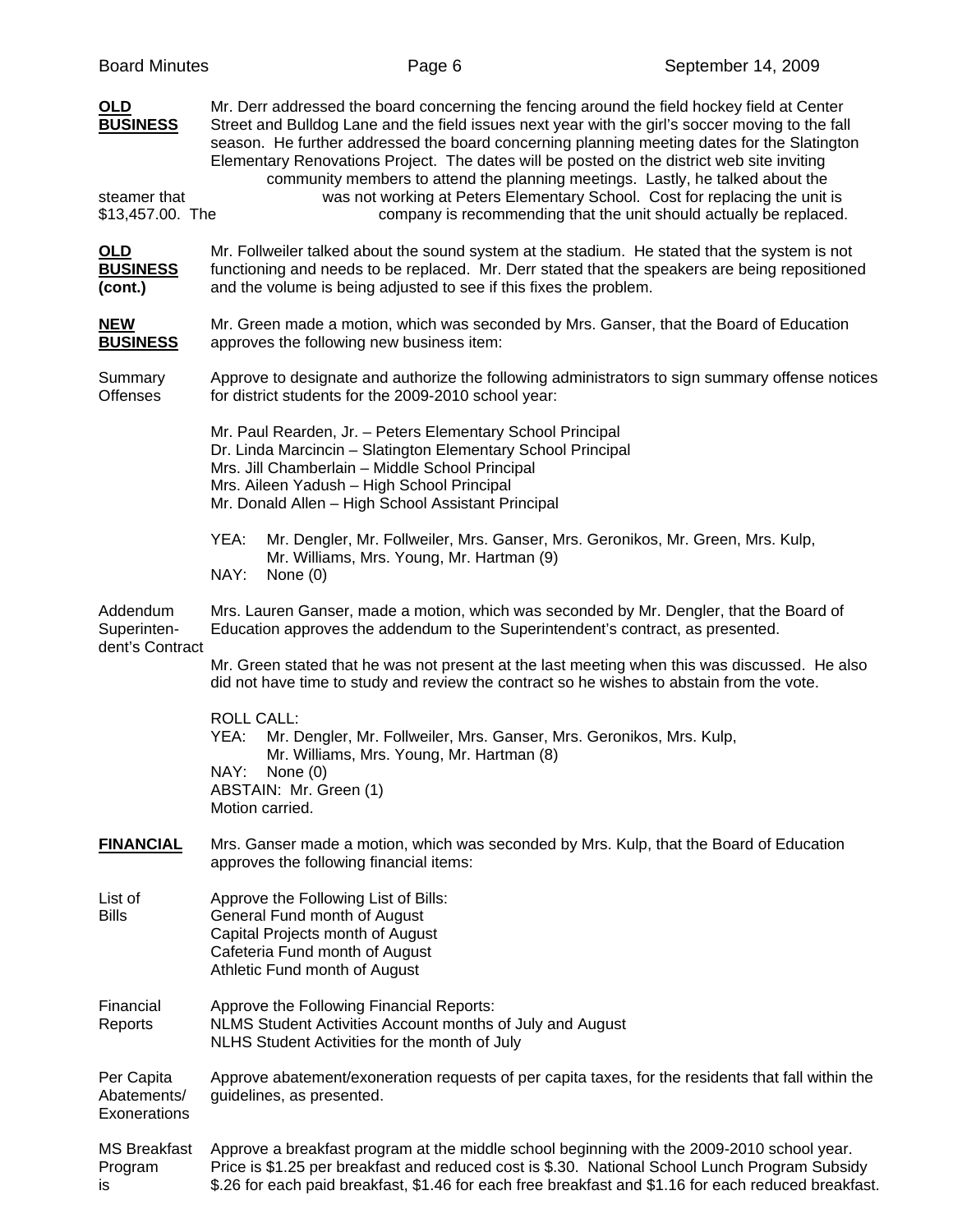| Resolution<br>2009-2010<br><b>State Budget</b>                         | Approve the resolution urging the Pennsylvania General Assembly to approve a 2009-2010 State<br>Budget that maintains the commonwealth's commitment to adequate and equitable basic<br>education funding.                                                                                                                                                                                                                                                                                                                                                                                                                                                                                                                                                                              |  |
|------------------------------------------------------------------------|----------------------------------------------------------------------------------------------------------------------------------------------------------------------------------------------------------------------------------------------------------------------------------------------------------------------------------------------------------------------------------------------------------------------------------------------------------------------------------------------------------------------------------------------------------------------------------------------------------------------------------------------------------------------------------------------------------------------------------------------------------------------------------------|--|
| PATH PA<br>Daily Tuition<br>Rate<br><b>FINANCIAL</b>                   | Approve the daily tuition rate of \$49.29 for the PATH PA Treatment & Healing Center, Inc. The<br>agreement of service with them was previously approved for the 2009-2010 school year on May<br>11, 2009.                                                                                                                                                                                                                                                                                                                                                                                                                                                                                                                                                                             |  |
| (cont.)<br>Neighboring<br><b>Well Testing</b><br>Around<br>Peters Elem | Authorize administration to approach 5-6 surrounding neighbors to Peters Elementary school to<br>ask for permission to test their well systems. The cost for the testing will be paid for by the district<br>at an approximate cost of \$50.00 per test. Results of the test will be supplied to the home<br>owners.                                                                                                                                                                                                                                                                                                                                                                                                                                                                   |  |
| Electricity<br>district, Purchase                                      | Authorize administration to sign and enter into an agreement to purchase electricity for the<br>in the event that time does not allow for a board meeting to take place.                                                                                                                                                                                                                                                                                                                                                                                                                                                                                                                                                                                                               |  |
| <b>High School</b><br>Mural<br>Enhancement<br>Project                  | Approve a High School Enhancement Mural Project that will consist of three phases to be<br>completed throughout the 2009-2010 school year. The mural will be painted over the front<br>entrance doors of the high school. The mural will consist of 7 individual frames that include<br>images representing the following fundamental goals of the school; Pride, Success, Discovery,<br>Creativity, Knowledge, Strength and Friendship. In addition, approve a stipend for Mr. Stephen<br>Shuey, High School Art Teacher, for developing and implementing the project in the amount of<br>\$3,000. Funding for this project will come from the Project 720 Grant.                                                                                                                     |  |
|                                                                        | YEA:<br>Mr. Dengler, Mr. Follweiler, Mrs. Ganser, Mrs. Geronikos, Mr. Green, Mrs. Kulp,<br>Mr. Williams, Mrs. Young, Mr. Hartman (9)<br>NAY:<br>None $(0)$                                                                                                                                                                                                                                                                                                                                                                                                                                                                                                                                                                                                                             |  |
| <b>LEGAL</b>                                                           | Mr. Dengler made a motion, which was seconded by Mr. Green, that the Board of Education<br>approves the following legal item:                                                                                                                                                                                                                                                                                                                                                                                                                                                                                                                                                                                                                                                          |  |
| Settlement<br>Agreement                                                | Authorize administration on behalf of Northern Lehigh School District to accept a settlement<br>agreement recommended by Sweet, Stevens, Katz & Williams File #095.0013 in regards to<br>student #2090135.                                                                                                                                                                                                                                                                                                                                                                                                                                                                                                                                                                             |  |
|                                                                        | YEA:<br>Mr. Dengler, Mr. Follweiler, Mrs. Ganser, Mrs. Geronikos, Mr. Green, Mrs. Kulp,<br>Mr. Williams, Mrs. Young, Mr. Hartman (9)<br>NAY:<br>None (0)                                                                                                                                                                                                                                                                                                                                                                                                                                                                                                                                                                                                                               |  |
| <b>CORR-</b><br><b>ESPON-</b><br><b>DENCE</b>                          | Mr. Williams stated that all board members received a copy of a letter from a parent with<br>a concern. This was originally e-mailed to all board members but they are now supplying a hard<br>copy for all board members. All board members also received a letter from Lehigh Valley Health<br>Network concerning a forum being held on October 9, 2009 called "A New Direction for Driver<br>Education in Pennsylvania." He forwarded this information to Mr. Michaels. The Board also<br>received a thank you card from Mr. Michaels. The board also received a letter from the auditor<br>generals office concerning an upcoming meeting on September 23, 2009 at 11:00 AM in the<br>board room to review the district audit report for the 2006-2007 and 2007-2008 school years. |  |
|                                                                        | Mrs. Geronikos stated that the Education Foundation is bringing back the "Running of the Dawgs"<br>this year. Mr. Bill Danish will be heading up the project.                                                                                                                                                                                                                                                                                                                                                                                                                                                                                                                                                                                                                          |  |
|                                                                        | Mr. Green thanked Mrs. Laurie Newman-Mankos for her years of service to the district and stated<br>that she will be missed.                                                                                                                                                                                                                                                                                                                                                                                                                                                                                                                                                                                                                                                            |  |
| stated<br>understands                                                  | Mr. Green asked for a report from administration concerning a report in the newspaper that<br>that Northern Lehigh School District did not make the requirements for No Child Left Behind. He<br>understands that this is the first time in history and he is upset by that. He stated that initially they<br>were saying that it was going to get more and more difficult as time went on but he<br>that there was a new way of calculating it this year and instead of becoming                                                                                                                                                                                                                                                                                                      |  |